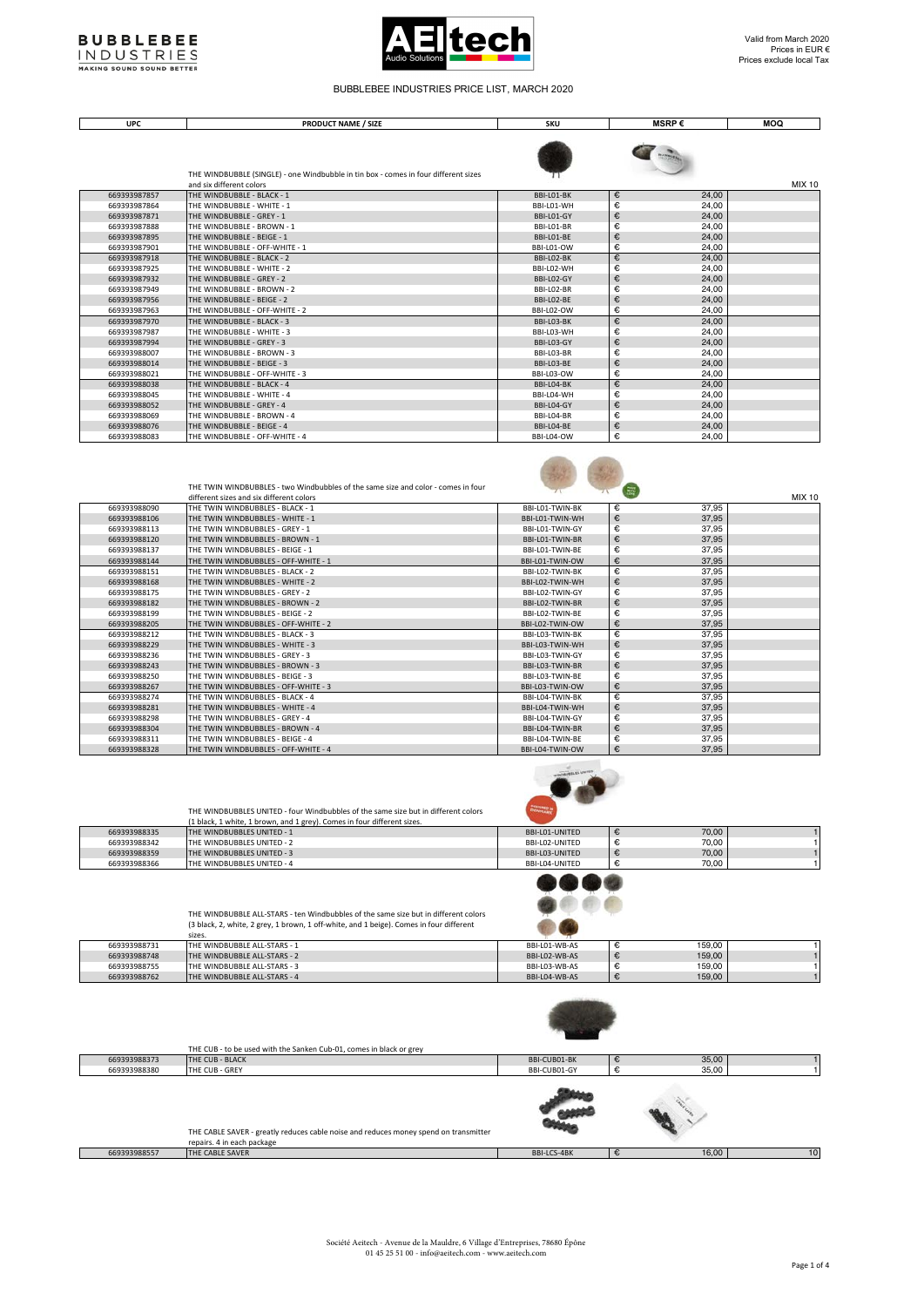



BUBBLEBEE INDUSTRIES PRICE LIST, MARCH 2020

## **UPC PRODUCT NAME / SIZE SKU MSRP € MOQ**  THE INVISIBLE LAV COVERS ORIGINAL - package with 9 reuseable fabric pieces and 30 pieces of hypoallergenic tape  $\overline{669393988397}$  THE INVISIBLE LAV COVERS ORIGINAL  $\overline{6}$  BBI-ILC-30  $\overline{6}$  12,95 10 THE INVISIBLE LAV COVERS FUR OUTDOOR - package with 9 reuseable fur pieces and 30 pieces of hypoallergenic tape **669393988984** THE INVISIBLE LAV COVERS FUR OUTDOOR **COMPONERS THE INVISIBLE LAV COVERS FUR OUTDOOR 6** 12,95 **10** E. The INVISIBLE LAV TAPE - a roll of 120 pieces of double-sided, hypoallergenic tape for use in hiding lav mics, perfectly matched to our range of Invisible Lav Covers. 669393988403 THE INVISIBLE LAV TAPE BBI-ILT-120 ●€ 25,00 | 10 THE PIECE-A-FUR - a piece of our high quality immitation fur to be cut out in desired pieces by user. Comes in six different colors.<br>669393988427 THE PIECE-A-FUR - GREY BBI-PAF-GY BBI-PAF-GY ● 35,00 | STARE-GY BBI-PAF-GY BBI-PAF-GY BI-PAF-GY BI-PAF-GY BI-PAF-GY BI-PAF-GY BI-PAF-GY BI-PAF-GY BI-PAF-GY BI-PA 669393988434 THE PIECE-A-FUR - BLACK BBI-PAF-BK € 35,00 669393988441 THE PIECE-A-FUR - BROWN BBI-PAF-BR € 35,00 669393988458 THE PIECE-A-FUR - WHITE BBI-PAF-WH ⊜<br>669393988465 THE PIECE-A-FUR - OFF-WHITE BBI-PAF-OW BBI-PAF-OW ⊜ 35,00 669393988472 THE PIECE-A-FUR - BEIGE BBI-PAF-BE € 35,00 THE BIG WINDBUBBLE - Wind protection for handheld mics - comes in a short-haired version for lighter winds and a regular (long-haired) version for stronger winds 669393988496 THE BIG WINDBUBBLE BBI-BWB-BK € 75,00 1 669393988724 THE BIG WINDBUBBLE - SHORT HAIRED BBI-BWB-BKS € 75,00 1 THE WINDKILLER - Wind protection for shotgun mics - camera mounted, boom or other. Comes in seven different sizes to fit (almost) any shotgun mic. Get the short-haired version for lighter winds and the regular (long-haired) version for stronger winds 669393988502 THE WINDKILLER - LARGE BBI-WK-L € 80,00 1  $\begin{array}{l|l} 669393988519 & \text{THE WINDKILIER - MEDIUM} \end{array} \hspace{3.8cm} \begin{array}{c} 80,0001 & \text{BB1-WK-M} \end{array} \hspace{1.5cm} \begin{array}{c} 6 \end{array} \hspace{1.5cm} \begin{array}{c} 80,0001 & \text{BB1-WK-S} \end{array} \hspace{1.5cm} \begin{array}{c} 80,001 & \text{BB1-WK-S} \end{array} \hspace{1.5cm} \begin{array}{c} 80,001 & \text{BB1-WK-S} \end{array}$  $\begin{array}{l} 669393988526 \ \hline \end{array}$  THE WINDKILLER - SMALL BBI-WK-S and BBI-WK-S and BBI-WK-S and BBI-WK-S and BBI-WK-S and BBI-WK-S and BBI-WK-S and BBI-WK-S and BBI-WK-S and BBI-WK-S and BD,00 in BBI-WK-XL and BD,00 in BBI 669393988533 THE WINDKILLER - EXTRA LARGE BBI-WK-XL € 80,00 1 669393988540 THE WINDKILLER - EXTRA SMALL BBI-WK-XS € 80,00 1 669393988700 THE WINDKILLER - EXTRA SMALL - BIG MOUNT BBI-WK-XS-B € 80,00 1 669393988717 THE WINDKILLER - EXTRA LARGE - BIG MOUNT BBI-WK-XL-B € 80,00 1 669393988632 THE WINDKILLER - SHORT HAIRED - LARGE BBI-WKS-L € 80,00 1 669393988649 THE WINDKILLER - SHORT HAIRED - MEDIUM BBI-WKS-M € 80,00 1  $669393988656$  THE WINDKILLER - SHORT HAIRED - SMALL BBI-WKS-S and BBI-WKS-S and BBI-WKS-XL  $\epsilon$  80,00 00 169993988663 THE WINDKILLER - SHORT HAIRED - EXTRA LARGE 669393988663 THE WINDKILLER - SHORT HAIRED - EXTRA LARGE BB9393988663<br>669393988670 THE WINDKILLER - SHORT HAIRED - EXTRA SMALL  $669393988670$  THE WINDKILLER - SHORT HAIRED - EXTRA SMALL BBI-WKS-XS BBI-WKS-XS € 80,00 11 = 80,00 1 = 80,00 1 = 80,00 1 = 80,00 1 = 80,00 1 = 80,00 1 = 80,00 1 = 80,00 1 = 80,00 1 = 80,00 1 = 80,00 1 = 80,00 1 = 80,00 A FILL ON BELLEM - SHORT HAIRED - EXTRA LARGE - BIG MOUNT 669393988694 THE WINDKILLER - SHORT HAIRED - EXTRA SMALL - BIG MOUNT BBI-WKS-XS-B € 80,00 1 THE SPACER BUBBLE - system that allows you to quickly switch from indoor to outdoor recordings in a matter of a few seconds. Comes in seven different sizes to fit (almost) any shotgun mic. The Spacer Bubble consists of a mesh base (for indoor use), a short-haired slip-on fur (for outdoor use in lighter winds) and a practical mesh bag to hold the fur. 669393988564 THE SPACER BUBBLE - LARGE BBI-SB-L € 135,00 1 669393988571 THE SPACER BUBBLE - MEDIUM BBI-SB-M € 135,00 1 669393988588 THE SPACER BUBBLE - SMALL BBI-SB-S € 135,00 1 669393988595 THE SPACER BUBBLE - EXTRA LARGE BBI-SB-XL € 135,00 1 669393988601 THE SPACER BUBBLE - EXTRA SMALL BBI-SB-XS € 135,00 1 669393988618 THE SPACER BUBBLE - EXTRA LARGE - BIG MOUNT BBI-SB-XL-B € 135,00 1 9393988625 THE SPACER BUBBLE - EXTRA SMALL - BIG MOUNT STATES TO CHARGE THE REL-SB-XS-B € 135,00 135,00 135,00 THE LONG-HAIRED SPACER COVER - a long-haired slip-on fur that perfectly fits the mesh base that comes with The Spacer Bubble to be used in medium to heavy winds 669393988779 THE LONG-HAIRED SPACER COVER - LARGE BBI-SCL-L € 65,00 1 669393988786 THE LONG-HAIRED SPACER COVER - MEDIUM BBI-SCL-M € 65,00 1 669393988793 THE LONG-HAIRED SPACER COVER - SMALL BBI-SCL-S € 65,00 1 669393988809 THE LONG-HAIRED SPACER COVER - EXTRA LARGE BBI-SCL-XL € 65,00 1 669393988816 THE LONG-HAIRED SPACER COVER - EXTRA SMALL BBI-SCL-XS BBI-SCL-XS (€ 65,00 THE SPACER KIT - The Spacer Bubble + The Long-Haired Spacer Cover in one money-

saving bundle. Allows you to quickly switch from indoor to outdoor recordings in all kinds of weather in a matter of a few seconds. Comes in seven different sizes to fit (almost) any shotgun mic. The Spacer Kit consists of a mesh base (for indoor use), a short-haired slip-on fur (for outdoor use in lighter winds), a long-haired spacer cover (for heavier winds) and a practical mesh bag to hold the fur. 669393988946 THE SPACER KIT - LARGE BBI-SBK-L € 180,00 1 669393988939 THE SPACER KIT - MEDIUM BBI-SBK-M € 180,00 1  $669393988922$  THE SPACER KIT - SMALL BBI-SBK-S  $669393988922$  The SPACER KIT - SMALL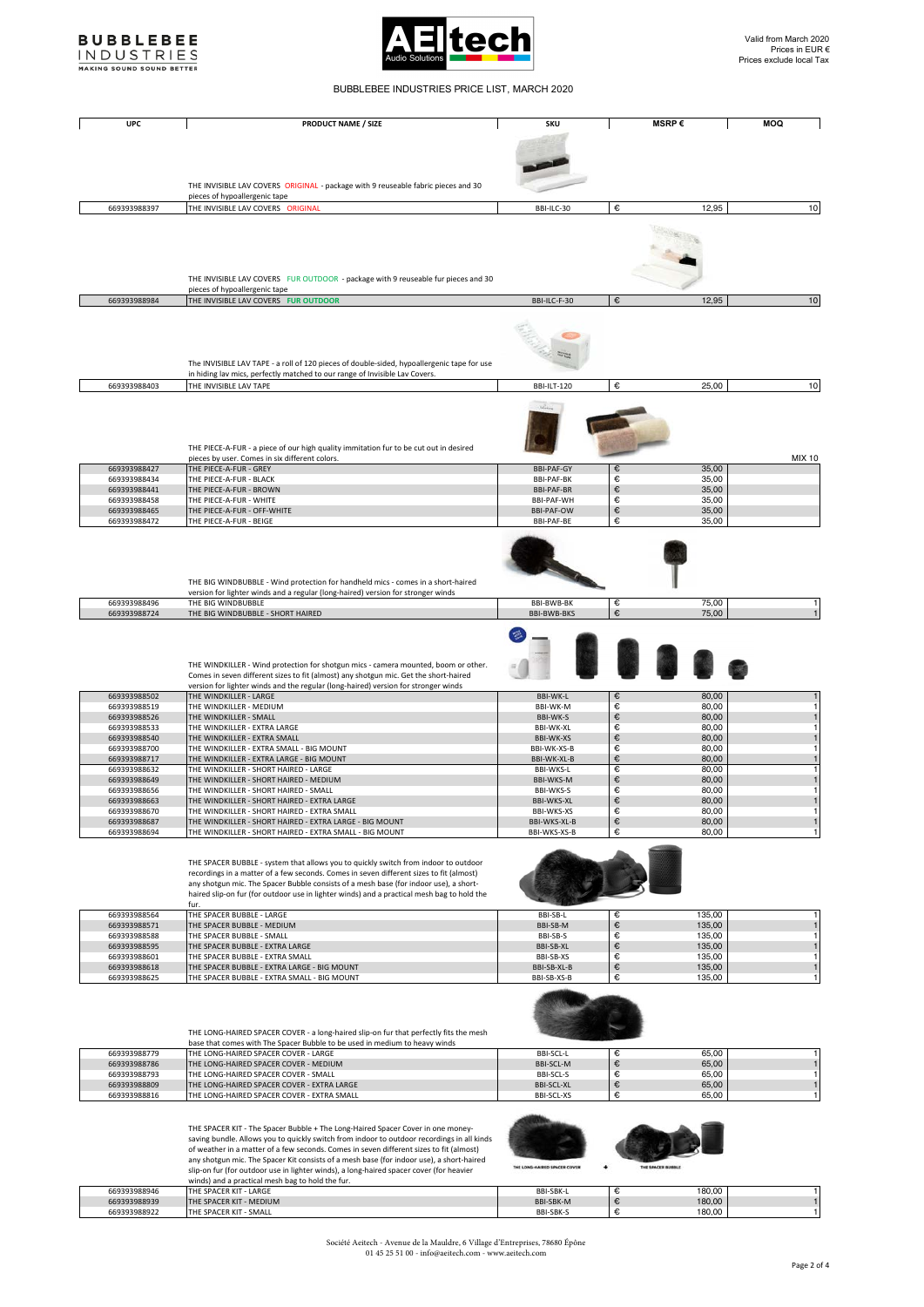



## BUBBLEBEE INDUSTRIES PRICE LIST, MARCH 2020

| <b>UPC</b>   | PRODUCT NAME / SIZE                                                                                               | SKU               | MSRP $\epsilon$     | <b>MOQ</b>           |
|--------------|-------------------------------------------------------------------------------------------------------------------|-------------------|---------------------|----------------------|
| 669393988953 | THE SPACER KIT - EXTRA LARGE                                                                                      | <b>BBI-SBK-XL</b> | 180,00<br>€         | $\mathbf{1}$         |
| 669393988915 | THE SPACER KIT - EXTRA SMALL                                                                                      | BBI-SBK-XS        | €<br>180,00         | $\mathbf{1}$         |
| 669393988977 | THE SPACER KIT - EXTRA LARGE - BIG MOUNT                                                                          | BBI-SBK-XL-B      | $\in$<br>180,00     | $\mathbf{1}$         |
| 669393988960 | THE SPACER KIT - EXTRA SMALL - BIG MOUNT                                                                          | BBI-SBK-XS-B      | €<br>180,00         | 1                    |
|              | THE SIDEKICK IFB EARPIECE, MONO                                                                                   |                   |                     |                      |
|              |                                                                                                                   |                   |                     |                      |
|              | What's Included                                                                                                   |                   |                     |                      |
|              | 1 x The Sidekick In-Ear Monitor (either Mono L, Mono R,)                                                          |                   |                     |                      |
|              | 1 x Protective carry case.1 x The Satellite eartip (S), for full ambience                                         |                   |                     |                      |
|              | 1 x The Cowbell eartip (M), for medium ambience.1 x The Christmas Tree eartip (M), for                            |                   |                     |                      |
|              | low ambience, 1 x The Hippo clothing clip. 2 x The Filter replacement tool                                        |                   |                     |                      |
|              |                                                                                                                   |                   |                     | <b>MIX 10</b>        |
| 669393989004 | THE SIDEKICK IN-EAR MONITOR, MONO (R), CLEAR                                                                      | BBI-SK-MR-CL      | 200,00<br>€         |                      |
| 669393989028 | THE SIDEKICK IN-EAR MONITOR, MONO (L), CLEAR                                                                      | BBI-SK-ML-CL      | €<br>200,00         |                      |
|              |                                                                                                                   |                   |                     |                      |
|              |                                                                                                                   |                   |                     |                      |
|              | THE SIDEKICK IFB EARPIECE, STEREO                                                                                 |                   |                     |                      |
|              |                                                                                                                   |                   |                     |                      |
|              | What's Included                                                                                                   |                   |                     |                      |
|              | 1 x The Sidekick In-Ear Monitor Stereo (either Clear or Brown variant)                                            |                   |                     |                      |
|              | 1 x Protective carry case. 2 x The Satellite eartip (S), for full ambience                                        |                   |                     |                      |
|              | 2 x The Cowbell eartip (M), for medium ambience. 2 x The Christmas Tree eartip (M), for                           |                   |                     |                      |
|              | low ambience, 1 x The Hippo clothing clip. 4 x The Filter replacement tool                                        |                   |                     |                      |
| 669393989042 | THE SIDEKICK IN-EAR MONITORS, STEREO, CLEAR                                                                       | BBI-SK-S-CL       | 300,00<br>€         |                      |
|              |                                                                                                                   |                   |                     |                      |
|              |                                                                                                                   |                   |                     |                      |
|              |                                                                                                                   |                   |                     |                      |
|              |                                                                                                                   |                   |                     |                      |
|              |                                                                                                                   |                   |                     | MIX 10 on all        |
|              | THE SATELLITE EARTIP, for full ambience. - 10 in each package                                                     |                   |                     | SIDEKICK accessories |
| 669393989066 | THE SATELLITE EARTIP - SMALL - 10                                                                                 | BBI-SSE-10-S      | €<br>22,00          |                      |
| 669393989073 | THE SATELLITE EARTIP - MEDIUM - 10                                                                                | BBI-SSE-10-M      | $\in$<br>22,00      |                      |
| 669393989080 | THE SATELLITE EARTIP - LARGE - 10                                                                                 | BBI-SSE-10-L      | €<br>22,00          |                      |
|              |                                                                                                                   |                   |                     |                      |
|              |                                                                                                                   |                   |                     |                      |
|              |                                                                                                                   |                   |                     |                      |
|              |                                                                                                                   |                   |                     |                      |
|              |                                                                                                                   |                   |                     |                      |
|              |                                                                                                                   |                   |                     |                      |
|              | THE COWBELL EARTIP, for medium ambience. - 10 in each package                                                     |                   |                     |                      |
| 669393989097 | THE COWBELL EARTIP - MEDIUM - 10                                                                                  | BBI-SCE-10-M      | 22,00<br>€          |                      |
| 669393989103 | THE COWBELL EARTIP - LARGE - 10                                                                                   | BBI-SCE-10-L      | €<br>22,00          |                      |
|              |                                                                                                                   |                   |                     |                      |
|              |                                                                                                                   |                   |                     |                      |
|              |                                                                                                                   |                   |                     |                      |
|              |                                                                                                                   |                   |                     |                      |
|              |                                                                                                                   |                   |                     |                      |
|              |                                                                                                                   |                   |                     |                      |
|              |                                                                                                                   |                   |                     |                      |
| 669393989110 | THE CHRISTMAS TREE EARTIP, for low ambience. - 10 in each package<br>THE CHRISTMAS TREE EARTIP - EXTRA SMALL - 10 | BBI-SXE-10-XS     | 22,00<br>€          |                      |
| 669393989127 | THE CHRISTMAS TREE EARTIP - SMALL - 10                                                                            | BBI-SXE-10-S      | $\epsilon$<br>22,00 |                      |
| 669393989134 | THE CHRISTMAS TREE EARTIP - MEDIUM - 10                                                                           | BBI-SXE-10-M      | €<br>22,00          |                      |
| 669393989141 | THE CHRISTMAS TREE EARTIP - LARGE - 10                                                                            | BBI-SXE-10-L      | €<br>22,00          |                      |
|              |                                                                                                                   |                   |                     |                      |
|              |                                                                                                                   |                   |                     |                      |
|              |                                                                                                                   |                   |                     |                      |
|              |                                                                                                                   |                   |                     |                      |
|              |                                                                                                                   |                   |                     |                      |
|              |                                                                                                                   |                   |                     |                      |
|              |                                                                                                                   |                   |                     |                      |
|              | THE HIPPO CABLE CLIP - 2 in each package                                                                          |                   | €                   |                      |
| 669393989196 | THE HIPPO CABLE CLIP - 2                                                                                          | BBI-HCC-2         | 22,00               |                      |
|              |                                                                                                                   |                   |                     |                      |
|              |                                                                                                                   |                   |                     |                      |
|              |                                                                                                                   |                   |                     |                      |
|              |                                                                                                                   |                   |                     |                      |
|              |                                                                                                                   |                   |                     |                      |
|              |                                                                                                                   |                   |                     |                      |
|              | THE HORNBILL CLIP - 4 in each package                                                                             |                   |                     |                      |
| 669393989424 | THE HORBILL CLIP - 4                                                                                              | BBI-HBC-4         | €<br>22,00          |                      |
|              |                                                                                                                   |                   |                     |                      |
|              |                                                                                                                   |                   |                     |                      |
|              |                                                                                                                   |                   |                     |                      |
|              |                                                                                                                   |                   |                     |                      |
|              |                                                                                                                   |                   |                     |                      |
|              |                                                                                                                   |                   |                     |                      |
|              |                                                                                                                   |                   |                     |                      |
|              | THE SIDEKICK FILTER replacement tool. - 8 in each package                                                         |                   |                     |                      |
| 669393989202 | THE SIDEKICK FILTER - 8                                                                                           | BBI-SKF-8         | 22,00<br>€          |                      |
|              |                                                                                                                   |                   |                     |                      |
|              |                                                                                                                   |                   |                     |                      |
|              |                                                                                                                   |                   |                     |                      |
|              |                                                                                                                   |                   |                     |                      |
|              |                                                                                                                   |                   |                     |                      |
|              |                                                                                                                   |                   |                     |                      |
|              | THE SIDEKICK CABLE - CURLY - MONO with a 3.5 mm Stereo Jack                                                       |                   |                     |                      |
| 669393989158 | THE SIDEKICK CABLE - CURLY - CLEAR                                                                                | BBI-SC-C-CL       | €<br>50,00          | 1                    |
|              |                                                                                                                   |                   |                     |                      |
|              |                                                                                                                   |                   |                     |                      |
|              |                                                                                                                   |                   |                     |                      |
|              |                                                                                                                   |                   |                     |                      |
|              |                                                                                                                   |                   |                     |                      |
|              |                                                                                                                   |                   |                     |                      |
|              | THE SIDEKICK CABLE - STRAIGHT - MONO with a 3.5 mm Stereo Jack                                                    |                   |                     |                      |
| 669393989172 | THE SIDEKICK CABLE - STRAIGHT - CLEAR                                                                             | BBI-SC-S-CL       | €<br>50,00          |                      |
|              |                                                                                                                   |                   |                     |                      |